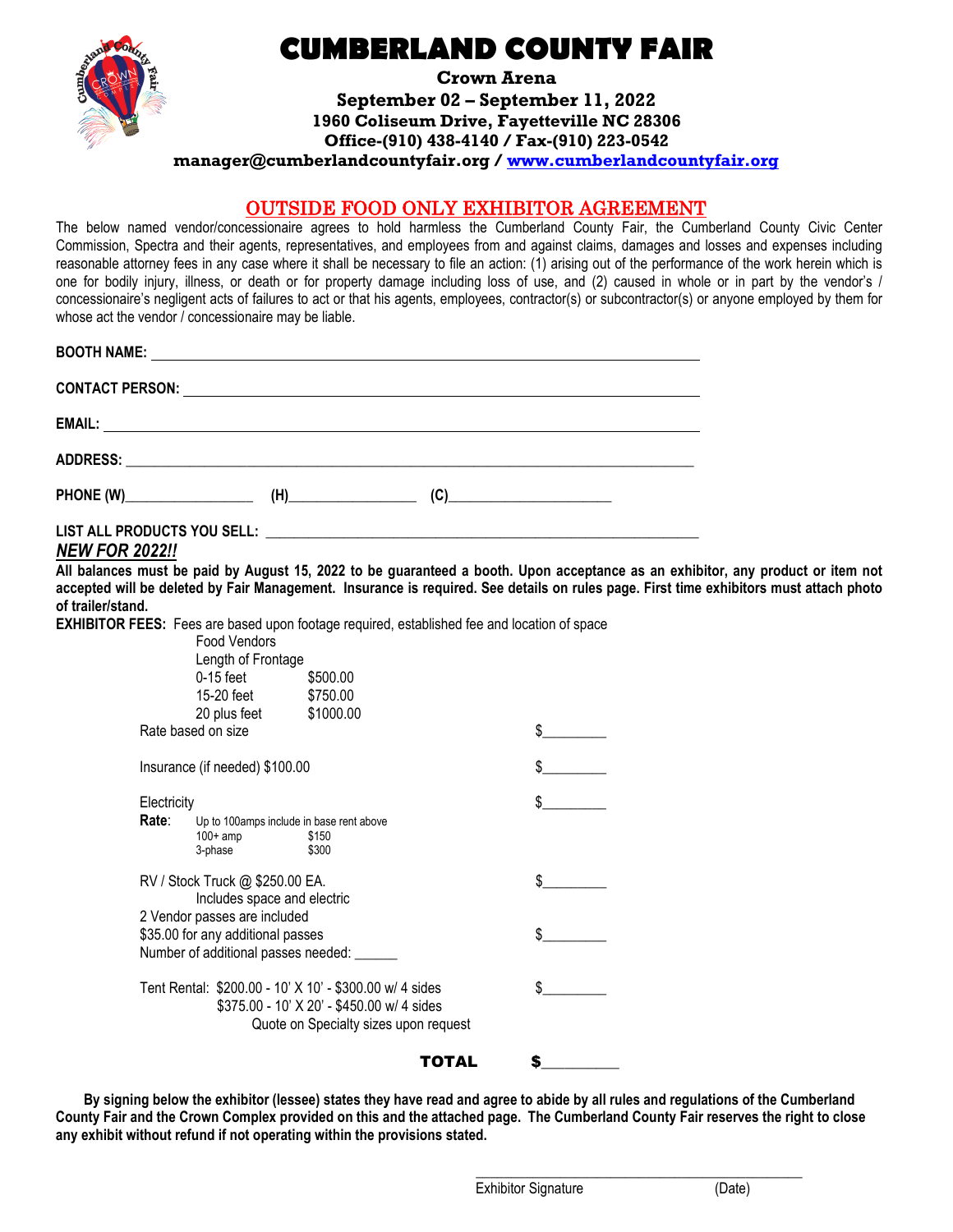**Payment can be made online at** [www.payerexpress.com/ebp/CrownComplex/](https://nam02.safelinks.protection.outlook.com/?url=http%3A%2F%2Fwww.payerexpress.com%2Febp%2FCrownComplex%2F&data=04%7C01%7CTony.Williams%40spectraxp.com%7C228c1bb32e1c41ca890708da00687afe%7C3819dfbab7e44fb299aa53ca91480577%7C0%7C0%7C637822745981327725%7CUnknown%7CTWFpbGZsb3d8eyJWIjoiMC4wLjAwMDAiLCJQIjoiV2luMzIiLCJBTiI6Ik1haWwiLCJXVCI6Mn0%3D%7C3000&sdata=30sUaUoFfwz%2BqSB6hDjVDS5KJaVMIEbyGJvORr0kJm0%3D&reserved=0)**or you can mail payment to the address above.**

**PLEASE MAKE A COPY FOR YOUR RECORDS AND MAIL, EMAIL, OR FAX SIGNED FORM USING THE INFORMATION ABOVE.** 

## **Rules and Regulations for Outside Vendors and Concessions**

**The following rules and regulations shall be in effect, and will be strictly enforced, for all exhibitors participating in the 2019 Cumberland County Fair.**

### **SET UP: August 31 – September 01: 9:00 am – 6:00pm**

 **September 02: 9:00am – 3:00pm**

Please pick up your registration packets with your admission passes and parking passes at the registration desk upon arrival at the fair. Registration packets will not be available after 6:00 pm. Each exhibitor must be completely set up and ready for business no later than one hour before the fair opens on Friday, September 03, 2021. Additional admission passes may be purchased with cash, credit card, or money order only (no checks) at the registration desk during set up. **You will not be allowed to set up unless you have been approved with all balances paid in full.**

**TRAILER OR STAND.** Exhibitors must use clean, neatly painted trailers and stands. Overhangs and awnings must not extend over walkways. Trailer skirting is required. Tanks or other unattractive areas must be hidden from view by privacy fencing, and any tanks must be secured in accordance with applicable code(s) to prevent falling, leakage or other hazards. Grills and other cooking appliances must be kept at the rear of the concession space. Grills must be fenced with an attractive type material to protect fair attendees from such appliances.

All stands and trailers shall contain an operable fire extinguisher to combat Type A, B and C fires. A Class K fire extinguisher is required of food vendors who use animal fats in cooking preparations. Advertising on stands and trailers shall have only the name, type, and/or price of merchandise or food offered for sale. Items sold or dispensed from concession must be properly marked with the price of said item and clearly posted in easy view of customers. Products and services which are offensive to the public, racist in nature, drug related, sexually explicit or illegal are strictly prohibited. Concession products or services must correspond to the product description on your contract and not conflict with, differ from or exceed that description without written permission of the Cumberland County Fair.

**PEPSI PRODUCTS / ICE:** Pepsi is the official soft drink of the Cumberland County Fair. Only Pepsi products, including Aquafina water, will be sold at the fair. In addition, only 20 oz. plastic bottles will be sold at the fair and these must be purchased by concessionaires/vendors from the Spectra Food representative located onsite or under the beer tent during operating hours. Can and/or glass bottles are not permitted to be sold. Ice (20 lb. bags) will also be sold by Spectra Food (the official caterer for The Crown Complex) prior to opening hours and during operating hours at the same locations as Pepsi sales. Ice will not be permitted to be brought onto the fairgrounds from off-site vendors.

**TENTS:** No pop-up/Easy Up Tents will be permitted outside. Only commercial tents that are staked will be permitted. If the vendor does not own/possess a commercial tent, one may be rented from the fair's tent company at prevailing rates. Reservations for tents should be made at the time of application submission.

**UTILITIES / ELECTRIC:** Water will be provided at no charge. Electricity will be charged at the following rates: Up to 100 amp. – Included in base rent; 100+ amp -- \$150.00; 3-phase power -- \$300.00. Should electric service need to be wired in directly to the fair's service boxes, the fair's electricians must perform that service. No electric cords or wires are to be run across pathways or walkways. All electrical equipment must be UL approved.

**WASTE WATER DISPOSAL:** Each concessionaire/vendor that generates gray water must have a holding tank to contain that gray water.

**PAYMENTS:** Offered contracts which are not executed by Fair Management and returned, with the appropriate payment, by the date stated on the contract will be null and void. Concessionaires/vendors whole privilege is based on a percentage of gross sales will report gross sales to the Fair Manager daily during the run of the Cumberland County Fair. Gross Sales Report forms will be provided by the fair and reports for the preceding day must be completed and submitted to the Fair Manager along with the forms provided, no later than one hour after opening of the following day.

**GARBAGE & LITTER:** Sanitation and cleanliness are an essential part of the Cumberland County Fair. Your cooperation is required in maintaining a safe, clean and attractive fairground. All Concessionaires/Vendors are required to keep their units clean and the area immediately adjacent thereto clean and trash free. All disposable waste material must be placed in sealed plastic bags outside the front of your booth each night after closing, along with cardboard boxes, which must be broken down and laid flat. RV lot tenants are required to keep their space clean and trash free. Dumpsters are provided at several locations for garbage and trash. No pickup of garbage at individual RV sites will be made by the fair.

**HEALTH AND FIRE REGULATIONS:** It is the responsibility of each Concessionaire to become familiar with rules and regulations of the Cumberland County Health Department, the North Carolina Department of Health, the Cumberland County Fire Marshall's office, and the Fayetteville Fire Department. Each food vendor that is to be inspected by the Cumberland County Health Department will be required to the Cumberland County Health Department their completed inspection form, along with the inspection fee of \$75.00, no less than fifteen (15) days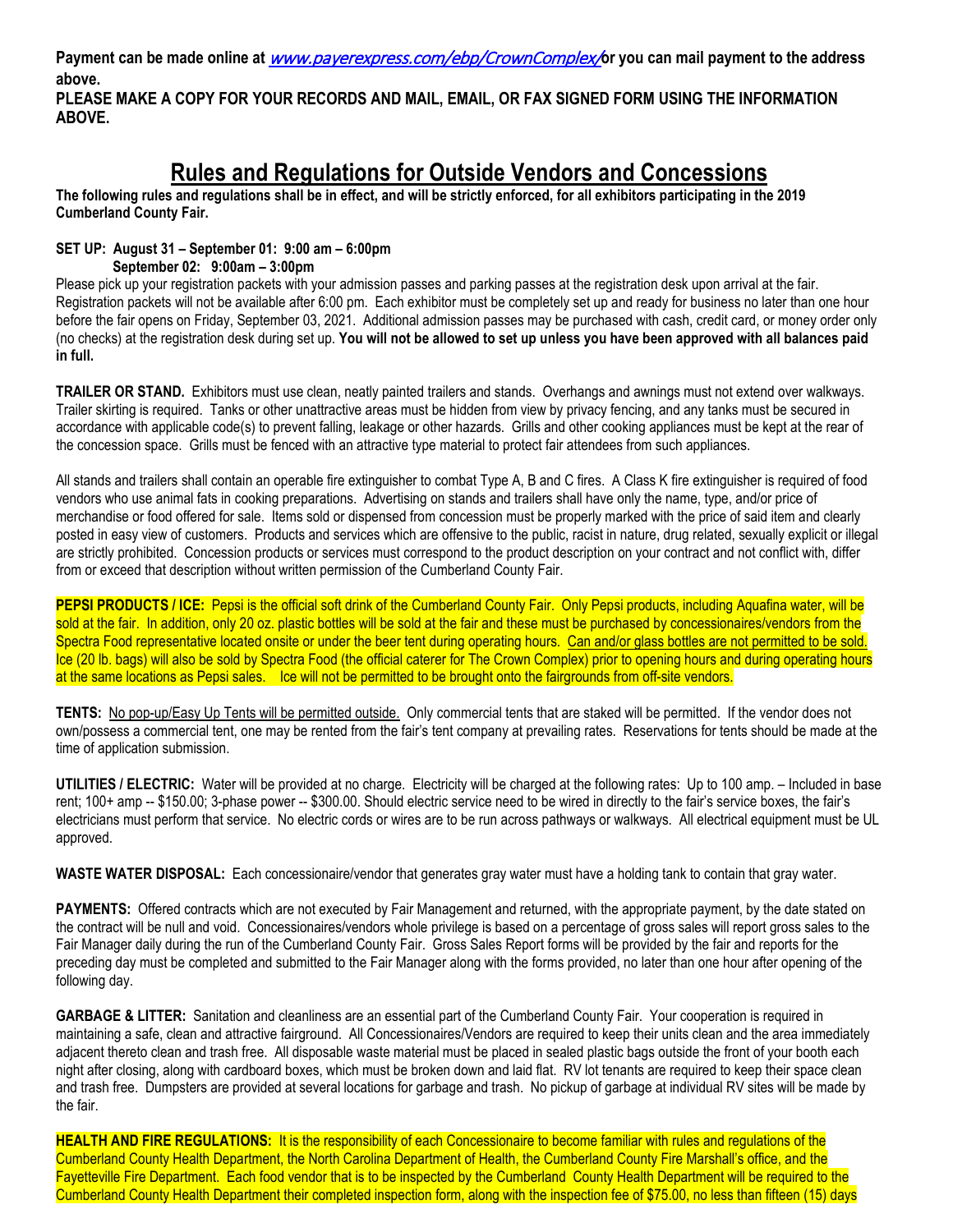prior to the begin of the fair. The Cumberland County Health Department will inspect food vending locations only upon presentation of a written receipt for the inspection fee that will be provided to the vendor by the fair office. All food vendors are required to have at least a 10 lb. BC fire extinguisher. In addition, food vendors using oils derived from animal fats are required to have a Class K fire extinguisher.

**NOISE / NUANCES:** Sirens, bells, amplifiers, flashing lights or any equipment causing annoyance is prohibited. Gasoline or propane generators will not be permitted to operate at the fair. Vendors will not be permitted to sell knives, stink bombs, silly string, or poppers.

**TAXES & LICENSES:** It is the responsibility of the exhibitor to pay applicable federal, state, and county taxes and fees and for obtaining any required licenses or permits.

**HOURS OF OPERATION:** All exhibits must be open for business at the scheduled gate opening time each day and are required to remain open until at least one hour past the scheduled gate closing time for that day, unless otherwise authorized or directed by the fair.

**INSURANCE:** Each food concession, or other concession directed by the fair, must furnish a Certificate of Insurance showing proof of general liability insurance, including but not limited to bodily injury, property damage and product liability, in the amount of at least \$1 million covering all of the concessionaire's equipment, vehicles, operations and activities on fair property. The following entities must be shown on the certificate as an additional insured: Cumberland County Fair and/or Spectra Venue Management and/or the Cumberland County Civic Center Commission. The Cumberland County Fair should be listed as the "certificate holder." The certificate must be issued by a company licensed to do business in North Carolina and acceptable to the fair and must be furnished with application. Insurance can be purchased through the Cumberland County Fair at a rate of \$100.00.

**OIL/GREASE DISPOSAL:** A commercial container will be furnished by the fair for disposal of used oil and grease. Oil and grease must be placed in the container, and not left beside the container. No other form of oil/grease disposal is permitted.

**ID BADGES AND PASSES:** Each exhibitor and each of his/her employees is required to have a vendor pass to enter the fairgrounds. Each concessionaire/vendor will be furnished 2 vendor passes. Additional passes may be obtained from the Fair Office for a charge of \$35.00 per pass. The fair reserves the right to limit the number of passes issued for any concessionaire/vendor.

**VEHICLE PASSES:** Only stock vehicles necessary for the operation of your business will be issued a gate pass. All other vehicles will be issued a vendor parking pass. Any gate will honor vendor passes. All stock trailers and trucks must be clearly marked with the name with appropriate parking passes displayed.

All vendor supplies must be delivered and vehicles removed from midway at least one hour prior to each day's opening, after which no vehicles will be permitted to drive on the fair or carnival midway. After 1<sup>st</sup> warning, vehicles will be prohibited from inside midway at all times!

All vehicle passes must be hung on the rearview mirror and will be honored only at the gate shown on the pass.

**UPS / DELIVERIES:** Deliveries by UPS, Fed Ex, USPS, and other common carriers arrive throughout the day at the fair office. Please check with the office should you be expecting a delivery. The shipping address for UPS and FedEx packages is Cumberland County Fair, 1960 Coliseum Drive, Fayetteville NC 28306.

**RV/CAMPER AND LIVE-IN STOCK TRUCKS:** The fair has designated lots, with partial hookups available for parking living quarters during the Cumberland County Fair. Such vehicles may move onto the fairgrounds **ONLY** on Tuesday, August 30 from 8:00 am-7:00 pm. and must be removed from the fairgrounds no later than 9:00 am, Tuesday, September 13. Rates for partial or full-stay during that time period is \$350.00. Rent for **stock trucks** hooked up to fair electricity and/or water will be \$250.00.

#### **MISCELLANEOUS:**

No motorized or electric vehicles, including golf carts, are permitted on the midway or other walkways normally used by the public during all operating hours of the fair.

Outside washing of concession units will not be permitted after opening day of the fair.

Alcoholic beverages or drugs are not permitted on fair property.

Concessionaires / vendors are not permitted to make sponsorship deals or agreements without approval of fair.

Roving vendors or solicitors are not permitted. Exhibitor operations must be confined to the boundaries of their rented space.

Unleashed pets / dogs are not permitted on the fairgrounds at any times. During operating hours, only service dogs/animals are permitted on the fairgrounds.

**PLACEMENT:** The Fair reserves the right to place and relocate exhibitors where deemed appropriate

*ENFORCEMENT: Fair Management, without prior notice, may close any concession or move out any RV tenant not operating in accordance with the provisions stated herein and/or signed the signed provisions, or if, in the sole discretion of Fair Management, the operation and/or presence of the concession or RV is not in the best*